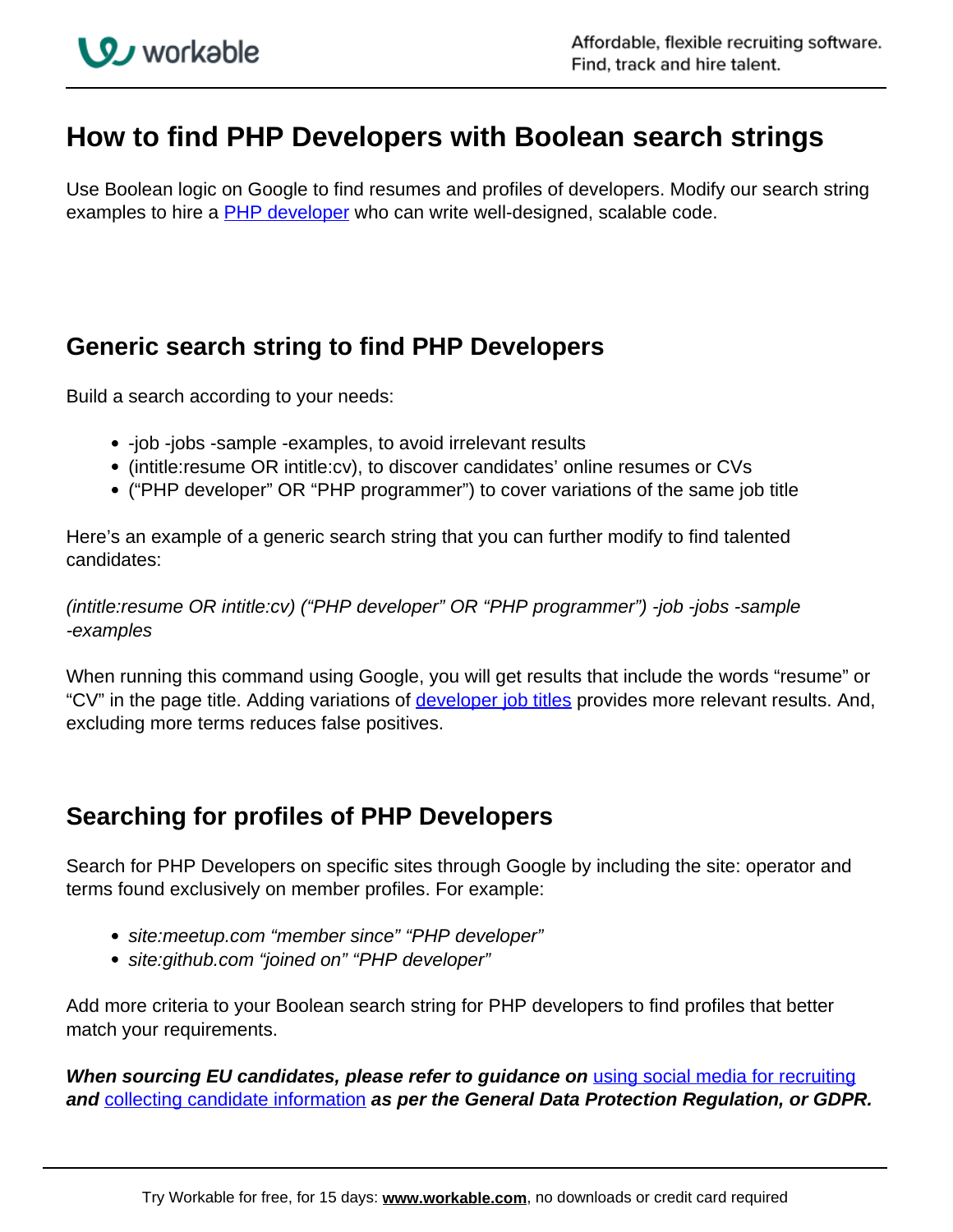

# **Sample string to search for resumes of a PHP Developer in various formats**

(intitle:resume OR intitle:cv) (filetype:pdf OR filetype:doc OR filetype:txt) ("PHP developer" OR "PHP programmer") -job -jobs -sample -templates

## **Examples of Boolean search strings to find PHP Developers by experience and skills**

### **Boolean strings for PHP developers who:**

#### **Are familiar with HTML5 and CSS3**

(intitle:resume OR intitle:cv) ("PHP developer" OR "PHP programmer") (HTML5 OR CSS3) -job -jobs -sample -examples

#### **Know MongoDB and MySQL**

(intitle:resume OR intitle:cv) ("PHP developer" OR "PHP programmer") (MongoDB OR MySQL) -job -jobs -sample -examples

#### **Are familiar with coding standards**

(intitle:resume OR intitle:cv) ("PHP developer" OR "PHP programmer") (PEAR OR PSR) -job -jobs -sample -examples

#### **Can code in C++ and JavaScript**

(intitle:resume OR intitle:cv) ("PHP developer" OR "PHP programmer") (JavaScript OR C++) -job -jobs -sample -examples

#### **Know a certain version of PHP**

(intitle:resume OR intitle:cv) ("PHP developer" OR "PHP programmer") PHP5 -job -jobs -sample -examples

#### **Have experience with open source content management frameworks**

(intitle:resume OR intitle:cv) ("PHP developer" OR "PHP programmer") (Drupal OR Joomla) -job -jobs -sample -examples